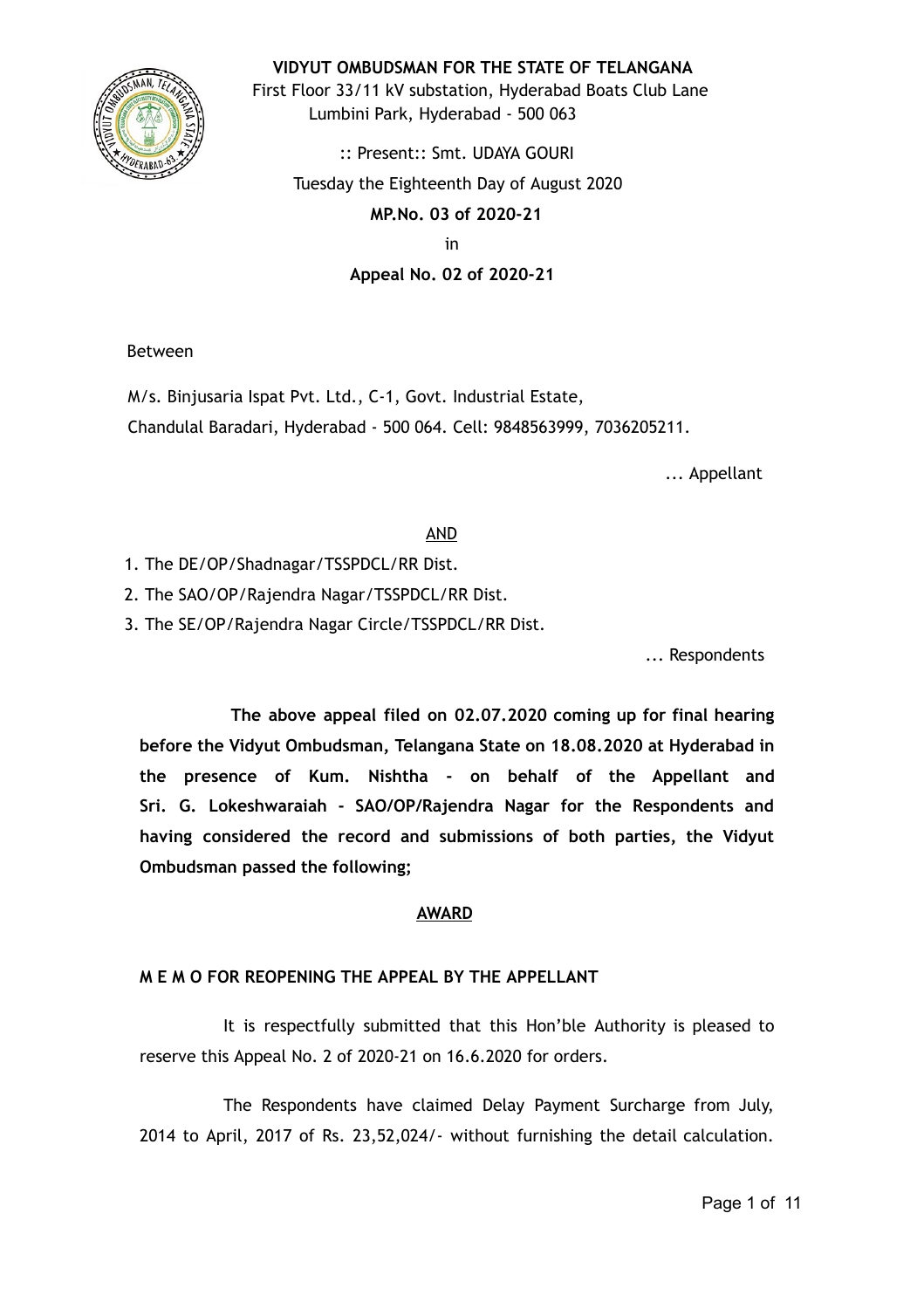Even in the present appeal also not furnished. Hence, this Appellant was forced to make an application under RTI Act, 2005. Accordingly, an application vide letter No. BIPL/F. DE-MBN/1910/2020-21 dated 26.5.2020 was filed before DE, Mahabubnagar.

On followed by the appellant, it was informed to the appellant that the concerned section has already forwarded the statement to DE, Mahabubnagar who is appellant authority and the same statement will be sent to this appellant by DE, Mahabubnagar shortly. However, a copy of said statement is forwarded to the appellant through E mail. On perusal of the statement Mahbubnagar Circle following major discrepancies are found:-

- 1. From July, 2014 to February, 2017 an amount of Rs. 1,72,84,239/- is not credited in the account of appellant maintained by the respondent. It is pertinent to note that the credit of said amount of Rs. 1,72,84,239/- is given by the operation circle Rajendernagar but not given by the Mahabubnagar Circle.
- 2. The operation circle Mahabubnagar Circle from July, 2014 to February, 2017 claimed an amount of Rs. 23,52,024/- towards Delay Payment Surcharge duly showing above said amount of Rs. 1,72,84,239/- in arrears apart from the amount deducted by the appellant of FSA of Rs. 1,24,94,655/- in July to September, 2014 months and paid on 22.11.2016. It is pertinent to note that from July, 2014 onwards the said amount was stayed by the Hon'ble Supreme Court vide order dated 25.7.2014 hence the DPS will not attract on said amount.
- 3. From July, 2014 to March, 2015 the appellant has not paid Rs. 12,17,895/ claimed towards DPS, Rs. 1,65,167/- towards other charges and Rs. 14,08,274/- Voltage Surcharge disputing their claim as wrong. Voltage Surcharge WP is pending before Hon'ble High Court vide W.P. No. 40084/2015, 3488/2015 and 35399/2014 and same is admitted by the Respondent in their counter. Hence, on court case amount no DPS will attract.
- 4. From April, 2015 to March, 2016 the appellant deducted Rs. 4,12,560/ claimed towards DSP and Rs. 2,07,42,496/- claimed towards Cross Subsidy Surcharge which is pending in Hon'ble Supreme Court vide SLP (C) No. 14047 –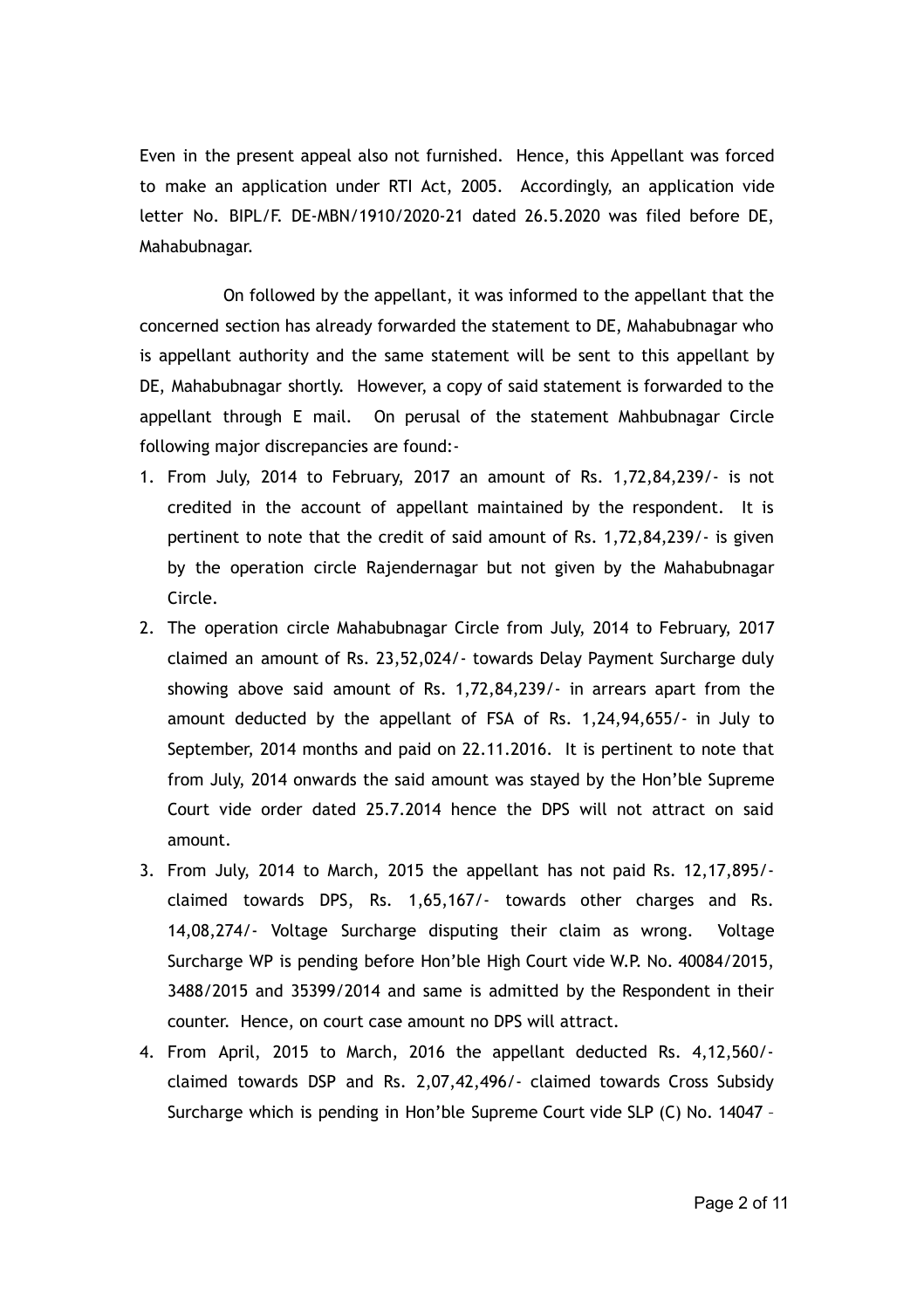14066 of 2019. The same is admitted by the Respondent in their counter. Hence, on court case amount no DPS will attract.

5. From April, 2016 to March, 2017 the appellant deducted Rs. 1,38,013/ claimed towards DSP and Rs. 95,96,804/- claimed towards Cross Subsidy Surcharge which is pending in Hon'ble Supreme Court vide SLP (C) No. 14047 – 14066 of 2019. The same is admitted by the Respondent in their counter. Hence, on court case amount no DPS will attract.

In view of the above, after the said discrepancies are rectified, with effect from July, 2014 onwards the Respondents have to withdraw the DPS of Rs. 23,52,024/- or give credit in the account so that the account will show credit balance which the respondents are liable to refund with applicable rate of interest from date of payment to date of refund.

Hence, this Appellant pray to this Hon'ble Authority to reopen the present Appeal No. 2 of 2020 - 21 to receive the above said documents which are having very important grounds for the present appeal otherwise this Appellant will be put into huge irreparable losses.

### **2. WRITTEN SUBMISSIONS OF THE RESPONDENTS**

That the Complainant is the HT Consumer Of M/s. Binjusaria Ispat Pvt. Ltd bearing No.RJN1910 released on 15.01.2005 under Category -I(A).

That the DPS(Delay payment surcharge) will be calculated on delay payment automatically through system at Corporate office as per the Tariff Order which was approved by the Hon'ble TSERC time to time, in this present Appeal the Appellant paying the bills on his own calculation and deducting the amount for that we are unable to furnish which amount appellant kept pending.

Further submitted that FSA amount which was raised in the month of 07/2014 billed on 08/2014 Rs 42,36,925/- 08/2014 billed on 09/2014 Rs 50,34,649/- and 09/2014 billed in 10/2014 Rs 32,23,080/- total amount of Rs 1,24,946,55/- the same was transferred to Court Case GL as per the Hon'ble Supreme Court of India Interim Orders under SLP(C) Nos. 18199-18230/2014 an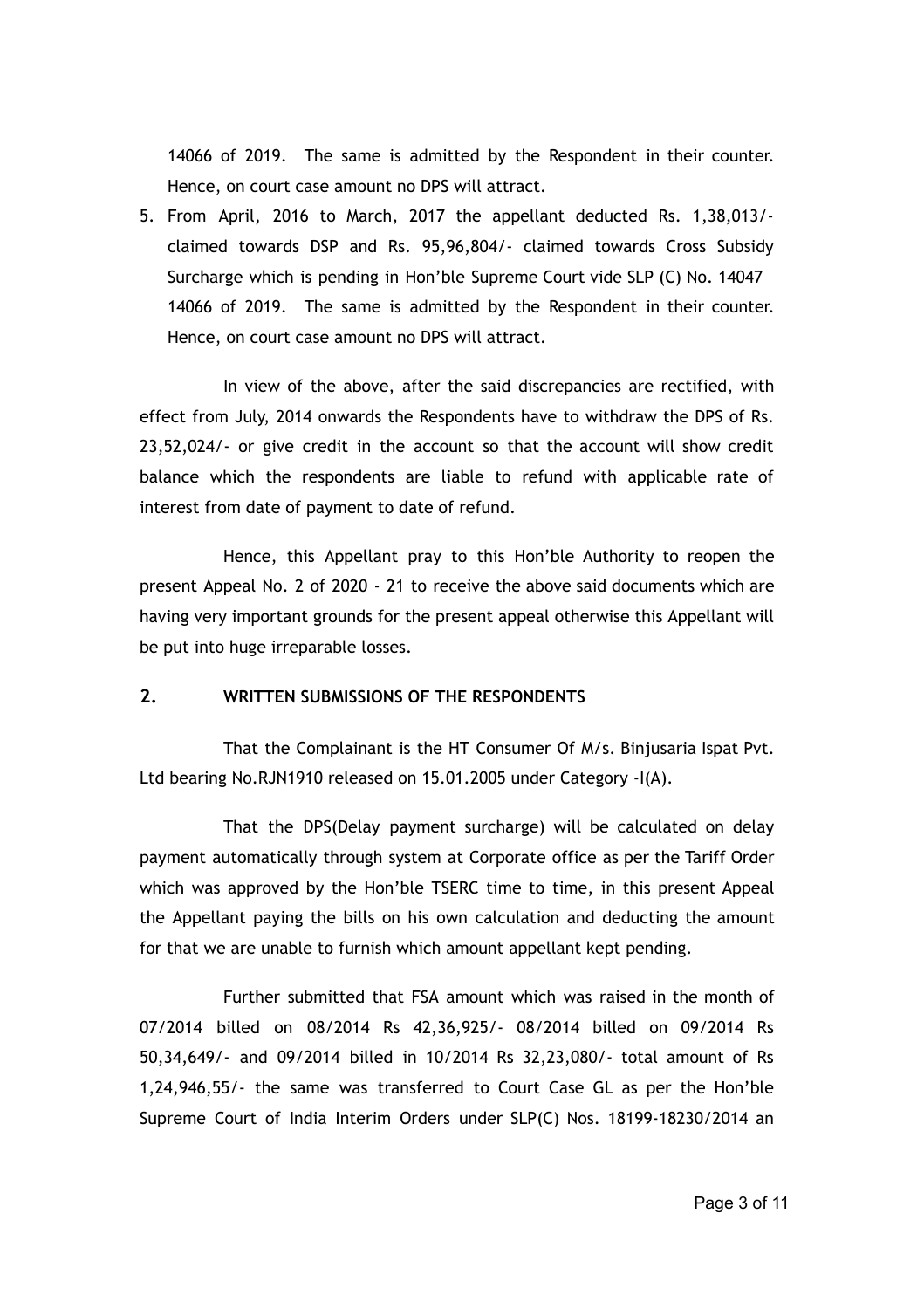amount of Rs 1,24,94,655/- and DPS amount of Rs 721663/- withdraw from pending dues, DPS which was levied in CC bills from 09/2014 upto the date of Transfer to court case GL in the month of 02/2015. Further the Hon'ble Supreme Court of India has passed the orders in favour of the Respondents, accordingly the total FSA amount of Rs 1,24,94,655/- along with DPS of Rs 49,07,372/- demand raised in the month of 11/2016.

### **3. WRITTEN ARGUMENT FILED ON BEHALF OF APPELLANT**

First of all the Appellant thanks to this Hon'ble Authority for considering and reopening the present appeal. The Miscellaneous Appeal for reopening of this appeal is filed on the following grounds please:-

- 1. This Appellant every month wrote a letter to the Respondents to furnish the details of their calculation of claim of DPS but the Respondents never furnished the details. Even before Hon'ble CGRF II when the C.G. No. 544/2019-20/Rajendra Nagar Circle was pending which includes this issue of claim of DPS they did not file any reply in respect of DPS claim. The Hon'ble CGRF II also did not call for the relevant record from the Respondents even the Appellant prayed in the main complaint Under Clause 2.41 of Regulation 3 of 2015 and deposition dated 23.12.2019.
- 2. The Respondents in this present Appeal No. 2 which includes the issue of DPS claim was there they did not file any reply in this regard. The Respondents are silent on this issue and not furnished any details.
- 3. As the Respondents did not furnish the detail calculation to the Appellant and before this Hon'ble Authority as explained above, the Appellant was forced to file an application under the provision of RTI Act, 2005 vide its letter No. BIPL/F. DE-MBN/1910/2020-21 dated 25.6.2020. After filing the application of RTI the Appellant regularly followed up with the official of Mahabubnagar Circle where the connection of Appellant was existing during the period from July, 2014 to February, 2017 months.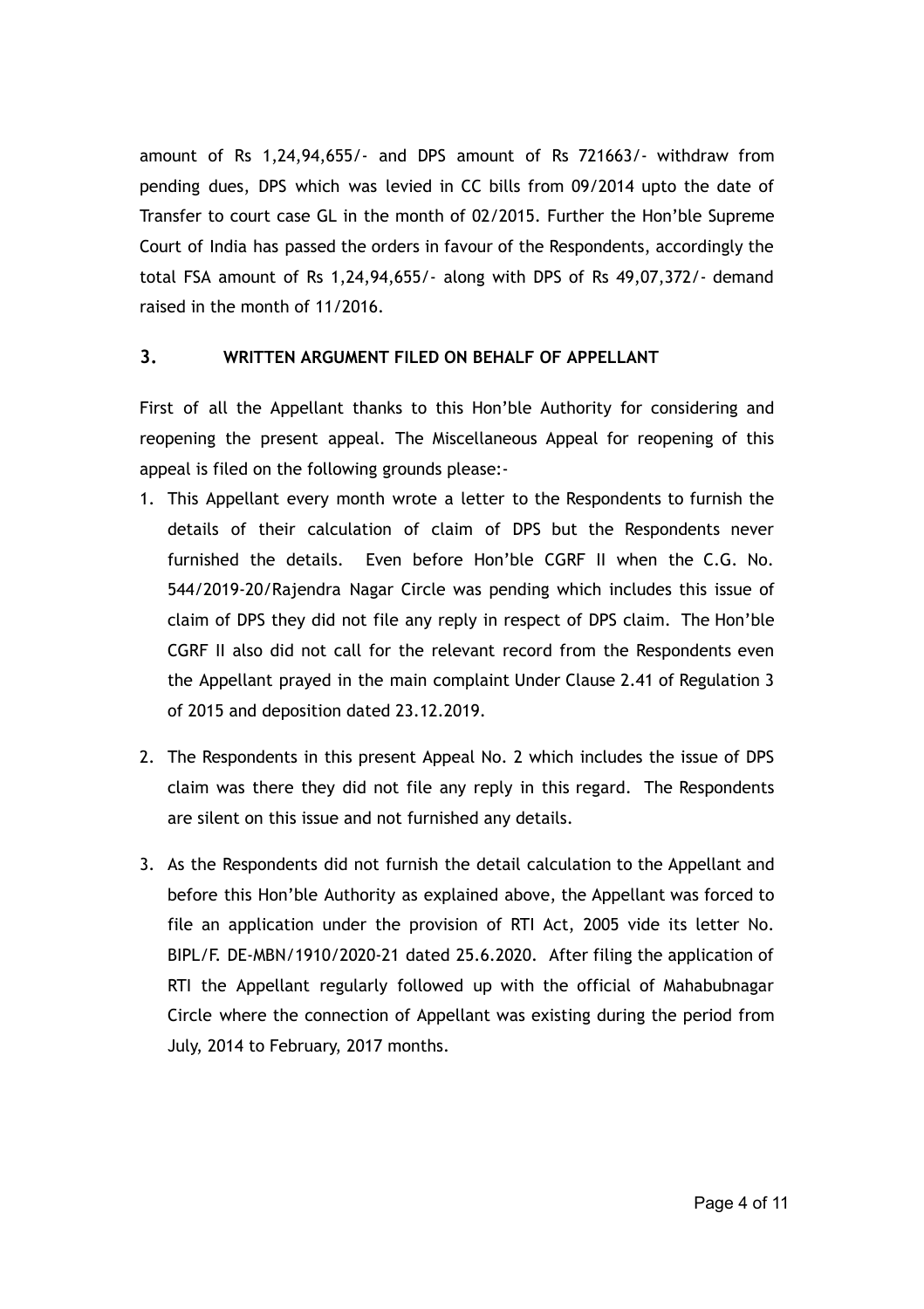- 4. Due to Covid 19 pandemic the Appellant was not allowed to visit their office personally hence followed up over cell phone and through E mail only with their officials.
- 5. On 20.6.2020 the officials of Mahabubnagar Circle were forced to sent one statement in E mail showing the principal amounts, method of calculation of DPS and DPS amount arrived apart from other details. On verification it is observed that in August, 2014 month the Respondents taken Opening Balance of Arrears amount of Rs. 43,04,352/- on which they claimed DPS of Rs. 19,370/- for 9 days. On closing balance of Rs. 93,39,001/- again they claimed DPS of Rs. 98,060/- for 22 thus totalling to Rs. 1,17,429/- and claimed in October, 2014 bill. It is pertinent to note that on Rs. 43,04,352/- they claimed DPS for 31 days and on Rs. 50,34,649/- claimed for 22 days. Both the amount i.e. Rs. 43,04,352/- and Rs. 50,34,649/- are pertaining the FSA amounts deducted by the Appellant as the Hon'ble Supreme Court granted stay on 25.7.2014 in its order dated 25.7.2014 in SLP (C) Nos. 18199 – 18230/2014.

After verification the statement the Appellant again sent the following clarifications through E mail to the official of Mahabubnagar Circle:-

*"In August, 2014 you have shown an opening balance of arrears as Rs. 43,04,352/- which includes Rs. 42,36,925/- pertaining to FSA claimed in July, 2014 Bill which was deducted by us. On opening amount of Rs. 43,04,352/ you have calculated DPS of Rs. 19,370/- for 9 days. In C.C. Demand column you have shown your claim amount as Rs. 3,05,05,450/- against which we paid Rs. 2,54,70,801/- hence we deducted Rs. 50,34,649/- which is pertaining to again FSA you claimed in August, 2014 Bill. Now on total amount of Rs. 93,39,001/- you have claimed DPS of Rs. 98,060/- for 21 days. Thus total DPS is Rs. 1,17,429/-. Please note that on opening arrears you have claimed DPS for 30 days on current month deduction you have claimed DPS for 21 days.*

*Now in September, 2014 you have shown Rs. 96,10,418/-. After credit of Rs. 3,98,152/- the net balance shown as Rs. 92,12,266/- on which Rs. 46,061/- DPS claimed for 10 days. In C.C. Demand column you have shown your claim amount as Rs. 2,20,55,972/- against which we paid Rs. 1,84,03,844/- hence*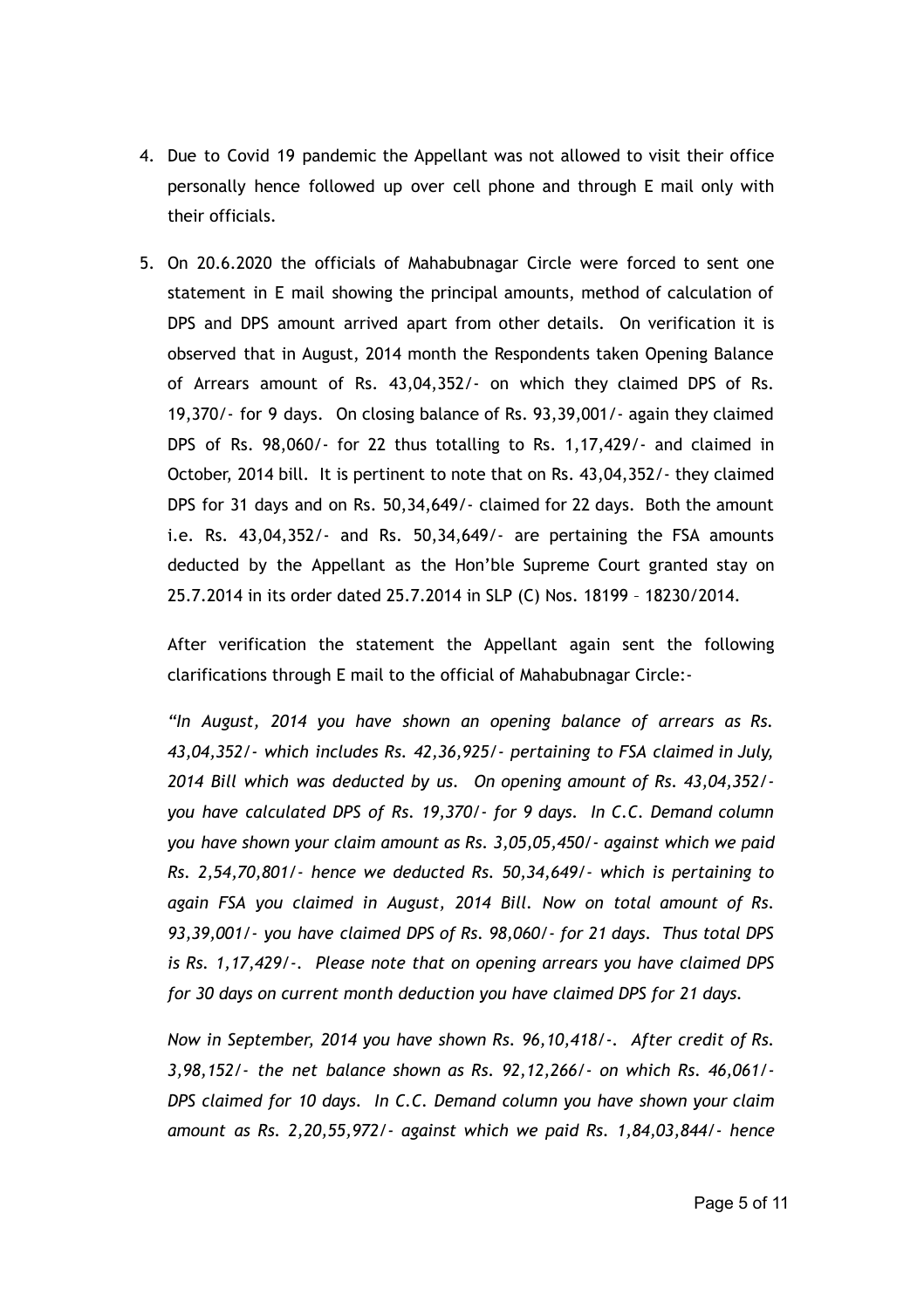*we deducted Rs. 36,52,128/- which is pertaining to again FSA you claimed in September, 2014 Bill. Now on total amount of Rs. 1,28,64,395/- you have claimed DPS of Rs. 1,35,076/- for 21 days. Thus total DPS is Rs. 1,81,137/-. Please note that on opening arrears you have claimed DPS for 31 days on current month deduction you have claimed DPS for 21 days.*

*Now the following points are to be noted:-*

*a. The Hon'ble Supreme Court vide its order dated 25.7.2014 passed the Interim Order as "In the meantime, no coercive action for recovering the FSA charges for the term April, 2010 to June, 2012 shall be taken". Please note that when the Hon'ble Supreme Court stopped the recovery of FSA on 25.7.2014 the said amounts were not due for payment with effect from 25.7.2014 onwards. Hence, DPS will not attract on FSA amounts;*

*b. Even though you have claimed the DPS on FSA in August, 2014 Bill dated 26.8.2014 for 31 day without intimating which 31 days for which you have calculated the DPS. Whereas as on 26.8.2014 the FSA amounts are not due as per Hon'ble Supreme Court direction*

*c. In August, 2014 you have shown total due amount of Rs. 93,39,001/ which includes Rs. 42,36,925/- of July, 2014 FSA, Rs. 50,34,649/- of August, 2014 FSA and claimed DPS of Rs. 1,17,429/-. Hence, the claim of DPS on FSA amounts is not correct and liable to be withdrawn. Please note that the August, 2014 bill was raised on 26.8.2014 and the due date was 9.9.2014. Even if we assume that DPS attracts on August, 2014 amounts it will attract with effect from 10.9.2014 onwards only. Hence, kindly explain in opening balance of Rs. 43,04,352/- what component amount is shown of which month for which 10 days DPS is calculated and closing balance of Rs. 93,39,001/ what component amount is shown of which month for which 21 days DPS are calculated.*

*d. In September, 2014 you have shown total due amount of Rs. 1,28,64,395/- which includes Rs. 42,36,925/- of July, 2014 FSA, Rs. 50,34,649/- of August, 2014 FSA, Rs. 32,23,080/- of September, 2014 FSA and claimed DPS of Rs. 1,81,137/-. Hence, the claim of DPS on FSA amounts is not*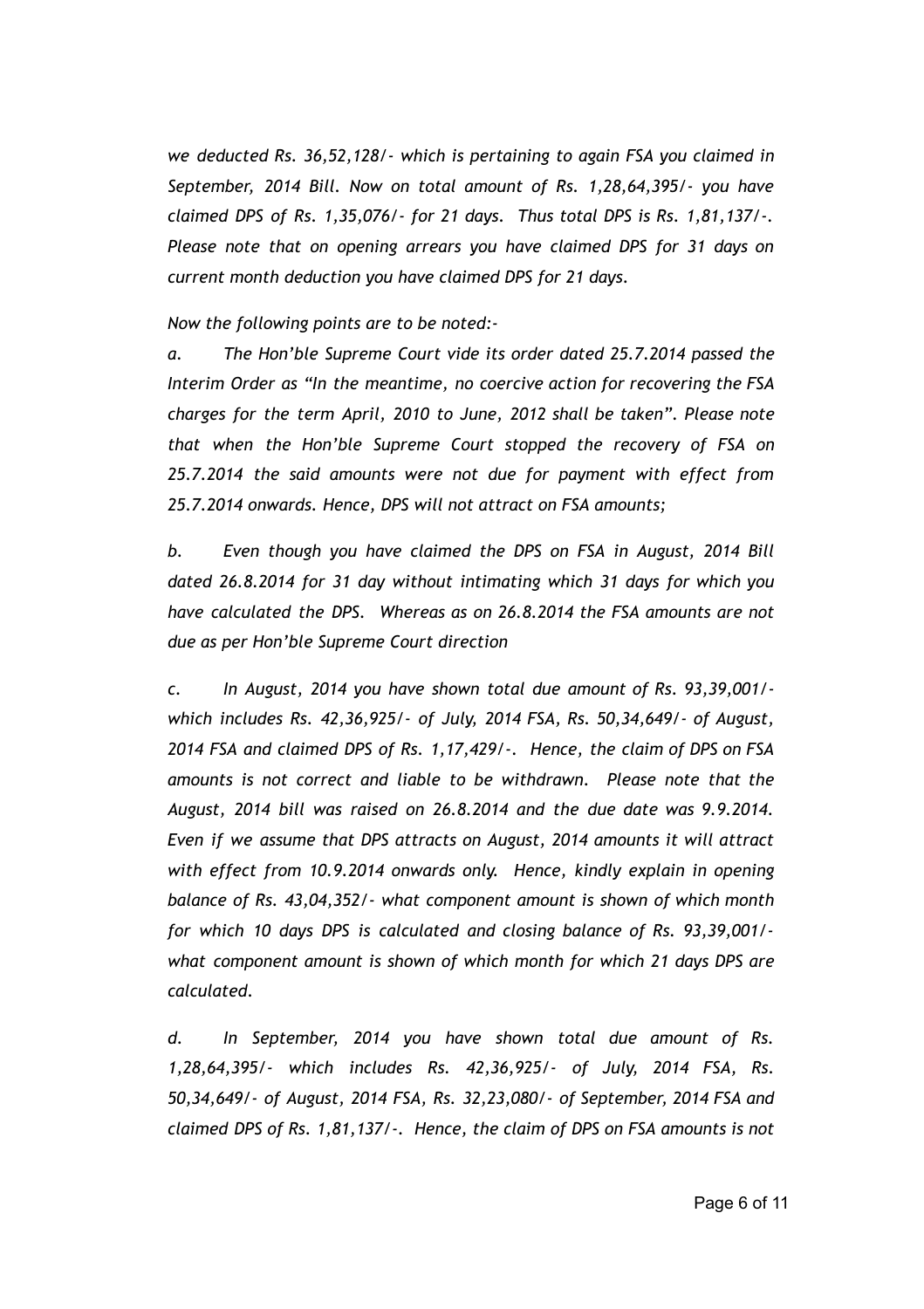*correct and liable to be withdrawn. Please note that the September, 2014 bill was raised on 26.9.2014 and the due date was 10.10.2014. Even if we assume that DPS attracts on September, 2014 amounts it will attract with effect from 11.10.2014 onwards only. Hence, kindly explain in opening balance of Rs. 96,10,418/- what component amount is shown of which month for which 10 days DPS is calculated and closing balance of Rs. 1,28,64,395/ what component amount is shown of which month for which 21 days DPS are calculated.*

*e. If the opening balance amount and closing balance amounts from October, 2014 to February, 2017 months are pertaining to court case amounts as explained in above two months no DPS will attracts. Please note that From July, 2014 to March, 2015 the deducted amounts are Rs. 1,24,94,654/ pertaining to FSA (which was paid on 22.11.2016), Rs. 12,17,895/- pertaining to DPS, Rs. 1,65,167/- pertaining to others and Rs. 14,08,274/- pertaining to Voltage Surcharge. From April, 2015 to March, 2016 the deducted amounts are Rs. 2,07,42,496/- pertaining to CSS and Rs. 4,12,560/- pertaining to DPS. From April, 2016 to March, 2017 the deducted amount are pertaining to Rs. 95,96,804/- of CSS and Rs. 1,38,013/- pertaining to DPS. Year wise statement enclosed for your kind ready reference."*

6. On the above clarification the officials of Mahabubnagar Circle informed that the short amount shown in the payment is pertaining to Electricity Duty amount. In the Arrears amount also the Electricity Duty amount is not shown. Hence, the net effect is nil. For which the Appellant is satisfied.

7. In respect of Rs. 1,24,94,654/- paid on 22.11.2016 they informed that they have credited the said amount to the Court Case Account. Due to their mistake and due to non credit of Rs. 1,24,94,654/- in DPS statement it was effected adversely.

8. In respect of clarification pertaining to break up of opening arrears amount, closing arrears amount, pertaining to which component, pertaining to which Billing Month and for which period the DPS is calculated, the officials of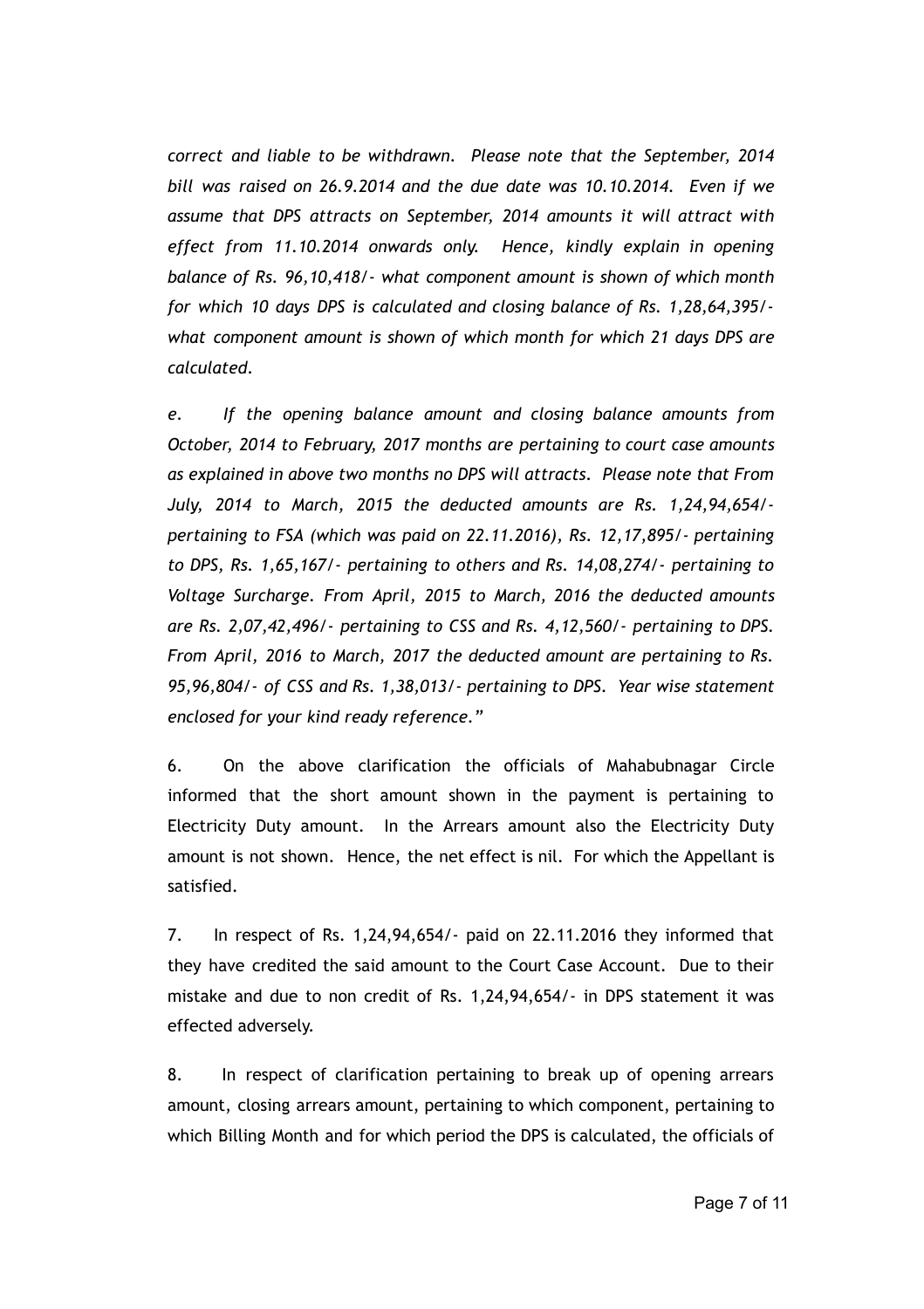Mahabubnagar Circle said that they cannot give those break up month wise. However, they informed and admitted that the Court Case amounts and DPS claimed on that Court Case amounts are shown credit in the statement and transferred to Court Case Account. For example in February, 2015 the credit amount shown of Rs. 7,16,344/- is pertaining to DPS claimed on FSA and informed the Appellant to verify the statement accordingly.

9. On verification it is observed that the credit of Rs. 7,16,344/- is available in the statement. But this credit amount of Rs. 7,16,344/- not shown in the February, 2015 bill.

10. On the February, 2015 concept it is observed that the credit column is shown total credit of Rs. 5,62,60,520/- during the period from September, 2014 to July, 2016 which includes principal amount of Court Cases and DPS claimed thereon i.e., Rs. 5,39,06,702/- pertaining to Court Case Amount (Principal) and Rs. 23,53,818/- pertaining to DPS. The Appellant is not able to furnish the month wise break up of component wise of arrears amounts as the Respondents who have arrived the arrears amount are not able to give the breakup. The total DPS claimed from July, 2014 to February, 2017 is Rs. 23,53,818/-.

11. If this DPS amount of Rs. 23,53,818/- is shown credit in the account statement of Appellant furnished by the Rajender Nagar Circle, the accounts shows the closing balance as on 31.3.2018 as follows:-

| Rs. 13,68,859/- Debit /                |
|----------------------------------------|
| Rs. 23,53,818/- Tr to CC /<br>withdraw |
| Rs.9,84,959/-Credit/Refundable.        |
|                                        |

It is pertinent to note that the closing balance of Rs. 13,68,859/- is almost tally with Rs. 13,80,382/- shown in Other Account as on 31.3.2018 in March, 2018 bill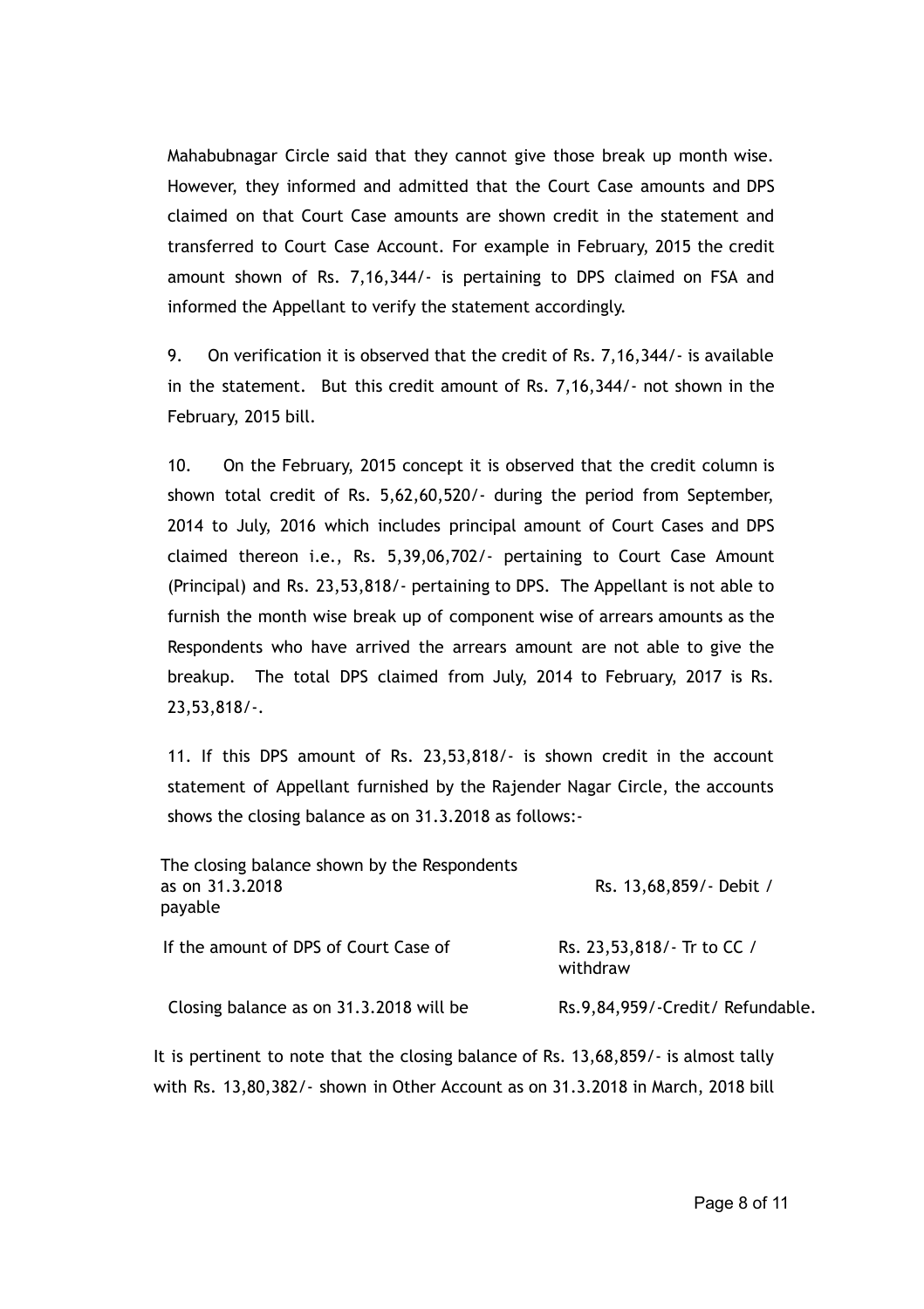and the credit amount of Rs. 9,84,959/- refundable is almost tally with excess amount paid by the Appellant in November, 2013 payment.

A copy of statement furnished by the officials of Mahabubnagar Circle is enclosed duly highlighting the Credit Column which is Showing the total of Rs. 5,62,60,520/- and last column of DPS claimed of Rs. 23,53,818/- is enclosed for ready reference of this Hon'ble Authority.

It is also to be noted your honour that the Mahabubnagar Statement is showing total credit of Rs. 5,62,60,520/- of court case account whereas the Rajendranagar Statement showing the court case amount of Rs. 4,56,07,575/- as on March, 2018. Thus there is a short credit of Rs. 1,06,52,945/- in Rajender Nagar Statement in court case account. The differences are found in First Four entries, February and July, 2015 entries. The details are as follows:-

| Sl.<br>No      | Month             | Amount shown in<br>Mahabubnagar<br>Statement<br>Rs. | Amount shown in<br>Rajendernagar<br>Statement<br>Rs. | Difference (Short)<br>/ Excess<br>Rs. |
|----------------|-------------------|-----------------------------------------------------|------------------------------------------------------|---------------------------------------|
| (1)            | (2)               | (3)                                                 | (4)                                                  | $(5)$ $(3-4)$                         |
| 1              | September, 2014   | 3,98,152                                            | 394401                                               | (3751)                                |
| $\overline{2}$ | October, 2014     | 333097                                              | 929957                                               | 596860                                |
| $\overline{3}$ | December, 2014    | 250698                                              | 1556207                                              | 1305509                               |
| $\overline{4}$ | January, 2015     | 13216318                                            | 635215                                               | (12581103)                            |
| 5              | February, 2015    | 716344                                              | 716878                                               | 534                                   |
| 6              | <b>July, 2015</b> | 637500                                              | 666506                                               | 29006                                 |
| $\overline{7}$ | <b>TOTAL NET</b>  |                                                     |                                                      | (1,06,52,945)                         |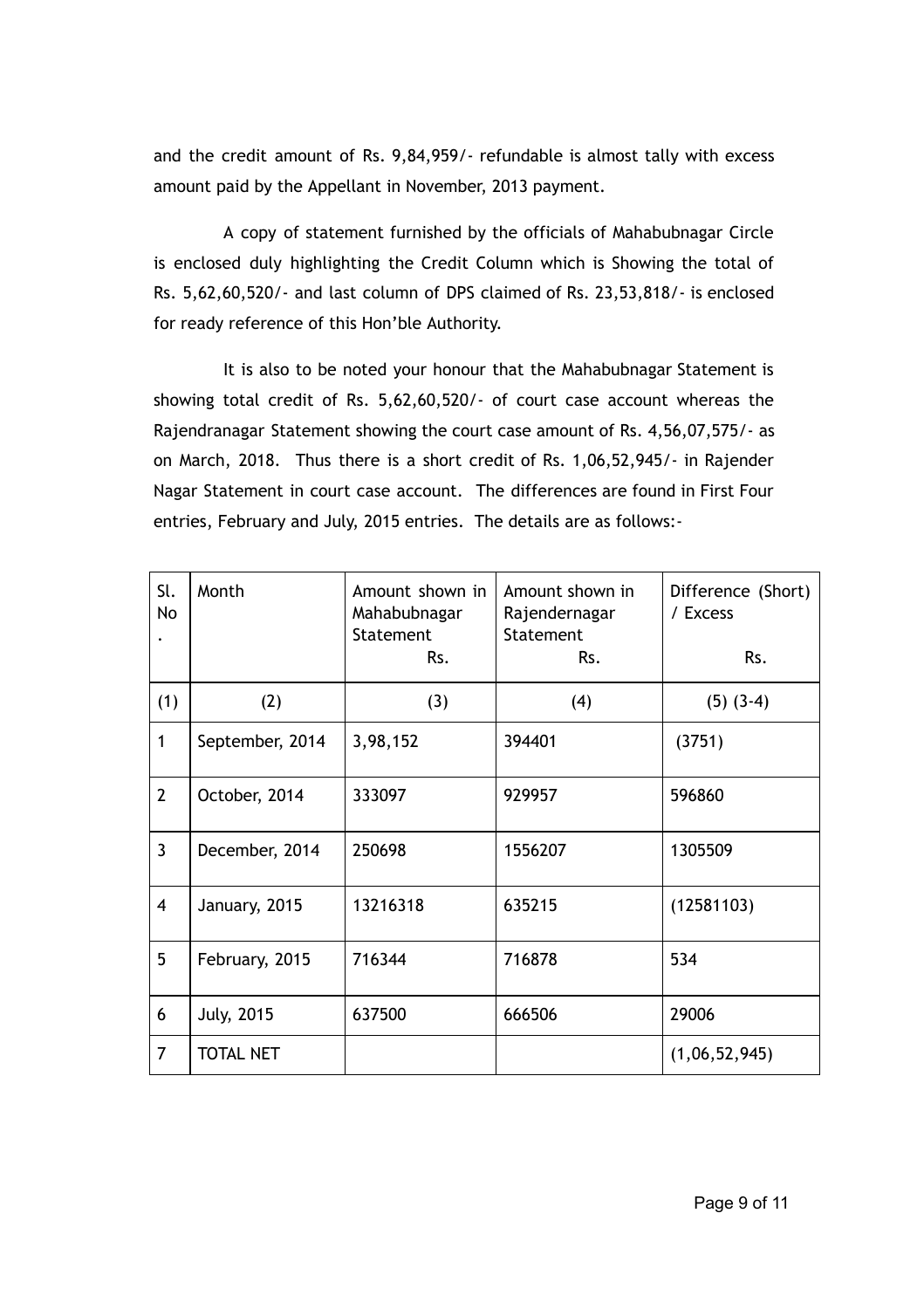Out of this short credit amount of Rs. 1,06,52,945/- if the DPS amount is considered as Rs. 23,53,818/- the balance amount of Rs. 82,99,127/- will be pertaining to principal amount of Court Case Account.

Hence, this Appellant prayed to this Hon'ble Authority to allow the appeal as prayed for.

**4.** The Appeal was reserved for orders on dt.16.06.2020, but the Appellant requested for reopening of the file seeking certain additional information is to be submitted which are having very important grounds for the Appeal, otherwise the Appellant will be put into huge irreparable losses. Hence the Appeal was reopened. Before going to the additional written submissions, it is pertinent to note that the subject service connection was under the jurisdiction of Mahaboobnagar Circle, presently the service is under newly formed Rajendra Nagar Circle. The Appellant's pleaded for further revision of the bills for the period from July'2014 to April'2017 which is based on the data procured under RTI Act vide Lr.No.PIO/DE/TECH/C.O/MBNR/ADE-TECH/D.No.261/2020 dt.19.06.2020, from the Mahabubnagar operation circle. The fresh points raised in the MP-03 of 2020-21 were not heard by the CGRF. Hence the Appellant is directed to reconcile with the Respondents duly exhausting his appeal in the CGRF.

TYPED BY Office Executive cum Computer Operator, Corrected, Signed and Pronounced by me on this the 18th day of August, 2020.

Sd/-

#### **Vidyut Ombudsman**

- 1. M/s. Binjusaria Ispat Pvt. Ltd., C-1, Govt. Industrial Estate, Chandulal Baradari, Hyderabad - 500 064. Cell: 9848563999, 7036205211
- 2. The DE/OP/Shadnagar/TSSPDCL/RR Dist.
- 3. The SAO/OP/Rajendra Nagar/TSSPDCL/RR Dist.
- 4. The SE/OP/Rajendra Nagar Circle/TSSPDCL/RR Dist.